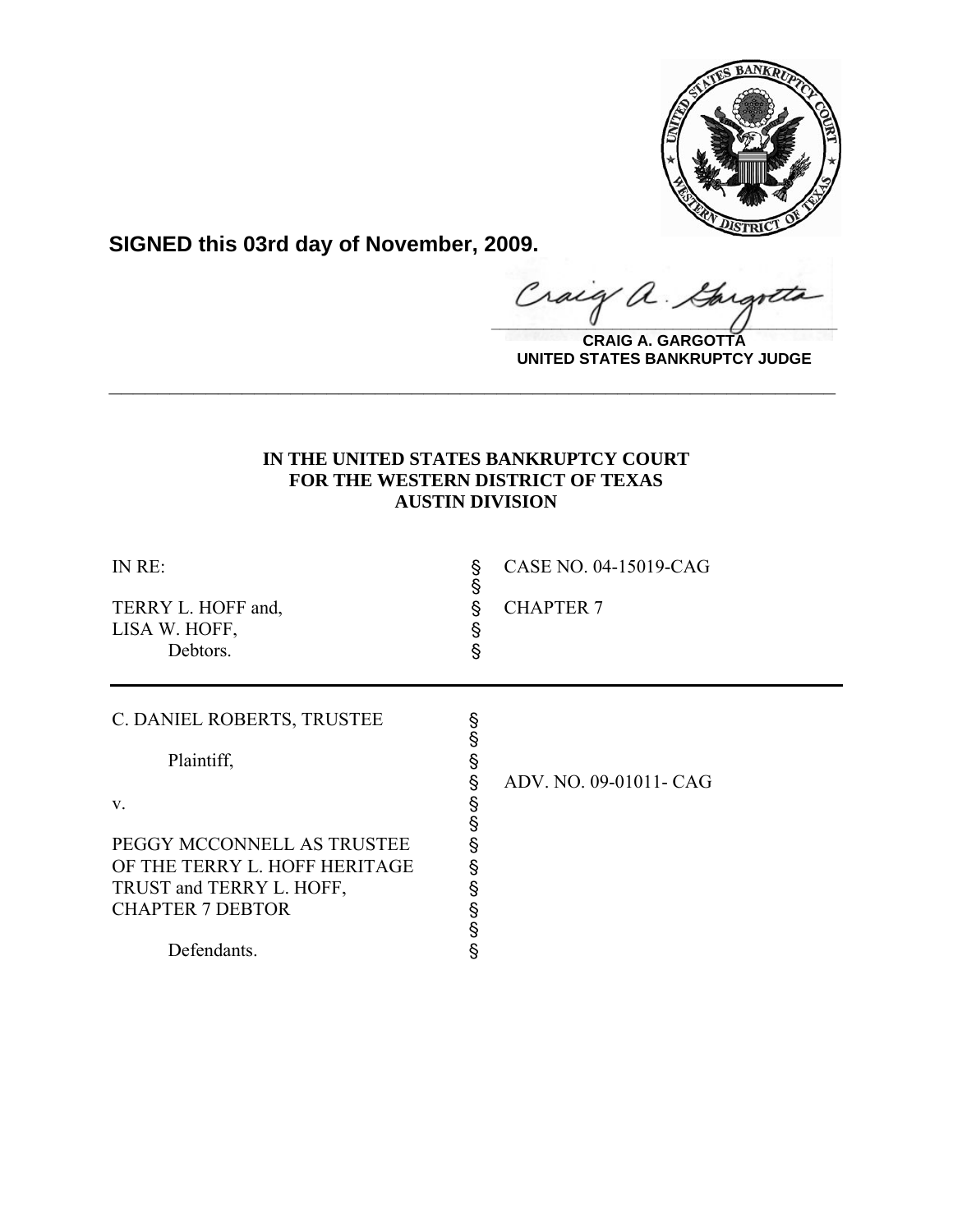## **MEMORANDUM OPINION ON DEBTOR'S MOTION TO DISMISS UNDER RULE 12(b)(6)**

 C. Daniel Roberts, Trustee, ("Plaintiff") filed an Original Complaint ("Complaint") against Peggy McConnell as Trustee of the Terry L. Hoff Heritage Trust and Terry L. Hoff ("Defendants") on February 26, 2009. On April 9, 2009, Defendants filed a "Motion to Dismiss Under Rule 12(b)(6)." Plaintiff then filed "Plaintiff's Response to Defendants' Motion to Dismiss Under Rule 12(b)(6)" ("Plaintiff's Response") on May 11, 2009. Subsequently, Defendants filed a "Supplement to Motion to Dismiss Under Rule 12(b)(6) on May 29, 2009. The Motion to Dismiss was heard by the Court on June 3, 2009.

 Defendants seek relief on the grounds that the Plaintiff's Original Complaint should be dismissed for failure to state a claim upon which relief can be granted pursuant to Bankruptcy Rule 7012 which incorporates Federal Rule 12(b)(6) by reference. Defendants also requested that the motion be treated as one for summary judgment and disposed of as provided in Rule 56.

 The Court has reviewed Defendants' Motion to Dismiss and Plaintiff's Response and has considered the arguments and evidence of counsel. Based on the foregoing, the Court will grant Defendants' Motion to Dismiss for the reasons stated below.

 The Court has jurisdiction over this matter pursuant to 28 U.S.C. § 1334. This matter is a core proceeding pursuant to 28 U.S.C.  $\S$  157(b)(2)(E) and (O) on which this Court can enter a final judgment. The following represents the Court's findings of fact and conclusions of law made pursuant to Bankruptcy Rules 7052 and 9014.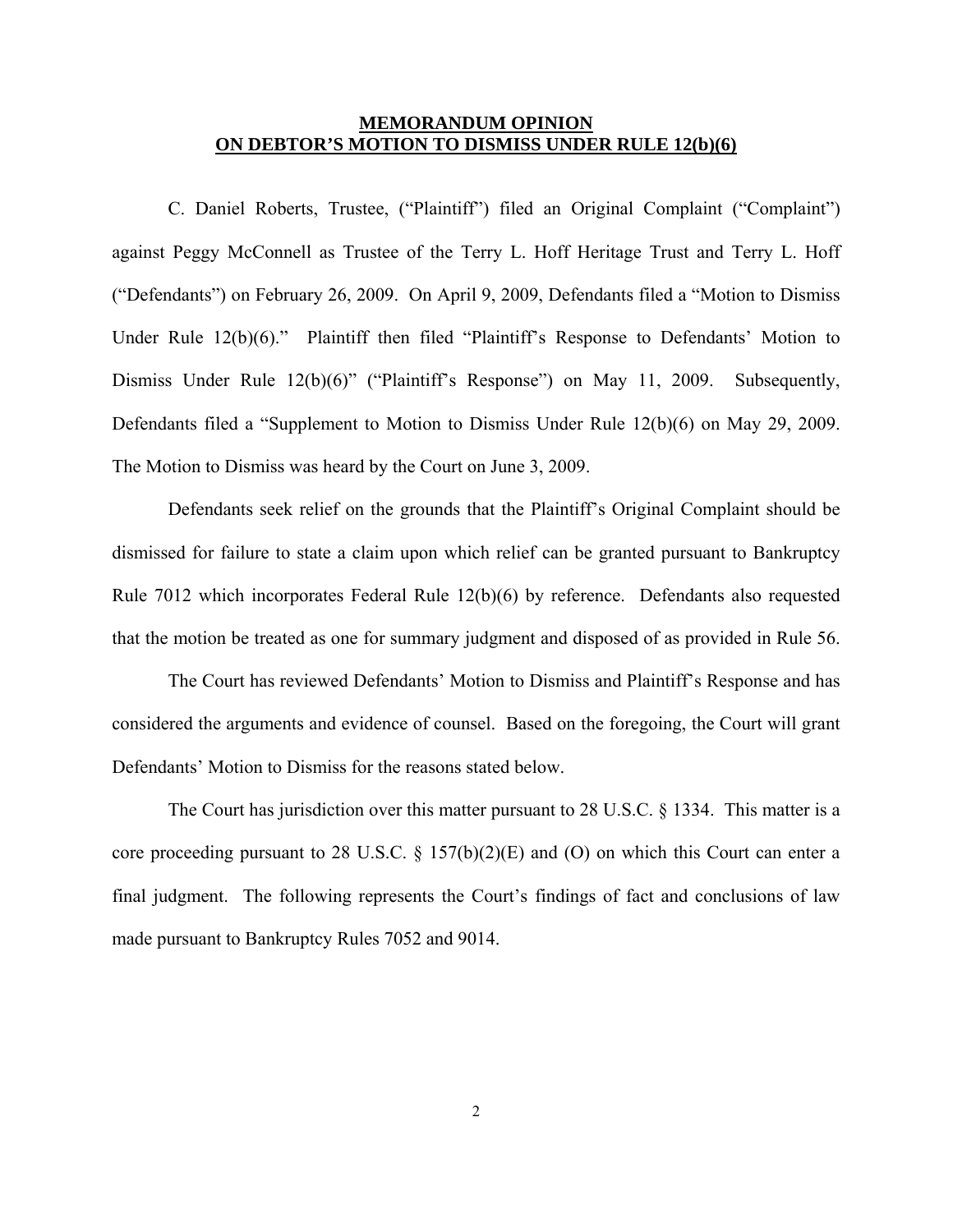#### FACTS

 On July 12, 1990, Mary L. McConnell created an irrevocable trust for the benefit of her grandson, Terry L. Hoff and appointed Peggy McConnell, the Debtor's mother, as Trustee. (Def.'s Ex. A.) The Trust also provided that Mary McConnell or anyone else may add property to the Trust. *Id.* at 1. The pertinent provision of the Trust is Art. VI, Section H, entitled "Trust Beneficiary's Right to Withdraw the Principal of the Trust." It states:

> Notwithstanding the previous requirements as to the term of this Trust for Terry L. Hoff, and if the Settlor of this Trust (or each Settlor, if more than one) is then deceased, Terry L. Hoff will have the right to withdraw from the Trust: one-third of the value of the trust at age thirty; one-half of the value of the Trust Property remaining at age 35; and all of the Trust property remaining at age 40 (or from time to time thereafter).

In September of 1997, Mary McConnell passed away. (McConnell Aff. 2.) At the time, the Debtor was 30. *Id.* Approximately three months later, on December 26, 1997, Peggy McConnell contributed to the Trust for the first time in the amount of \$10,000. *Id.* She contributed an additional \$10,000 to the Trust in December of 1998, 1999, 2000, 2001, 2003, and 2004. *Id.* at 2-4.

On September 30, 2004, when the Debtor was thirty-seven, he filed for bankruptcy under Chapter 7 of the United States Bankruptcy Code. (Comp. ¶ 6.) Plaintiff, C. Daniel Roberts, was appointed Trustee in the Chapter 7 case. (Comp. ¶ 1.) On February, 26, 2009, Plaintiff filed this adversary proceeding requesting all of the value of the Trust. (Comp. ¶ 11.)

### PARTIES' CONTENTIONS

The issue in this case is whether the Trust instrument gave the Debtor the right to withdraw money from the Trust at the time he filed for bankruptcy, thereby making the funds part of the bankruptcy estate. Defendants argue that according to the terms of the Trust, the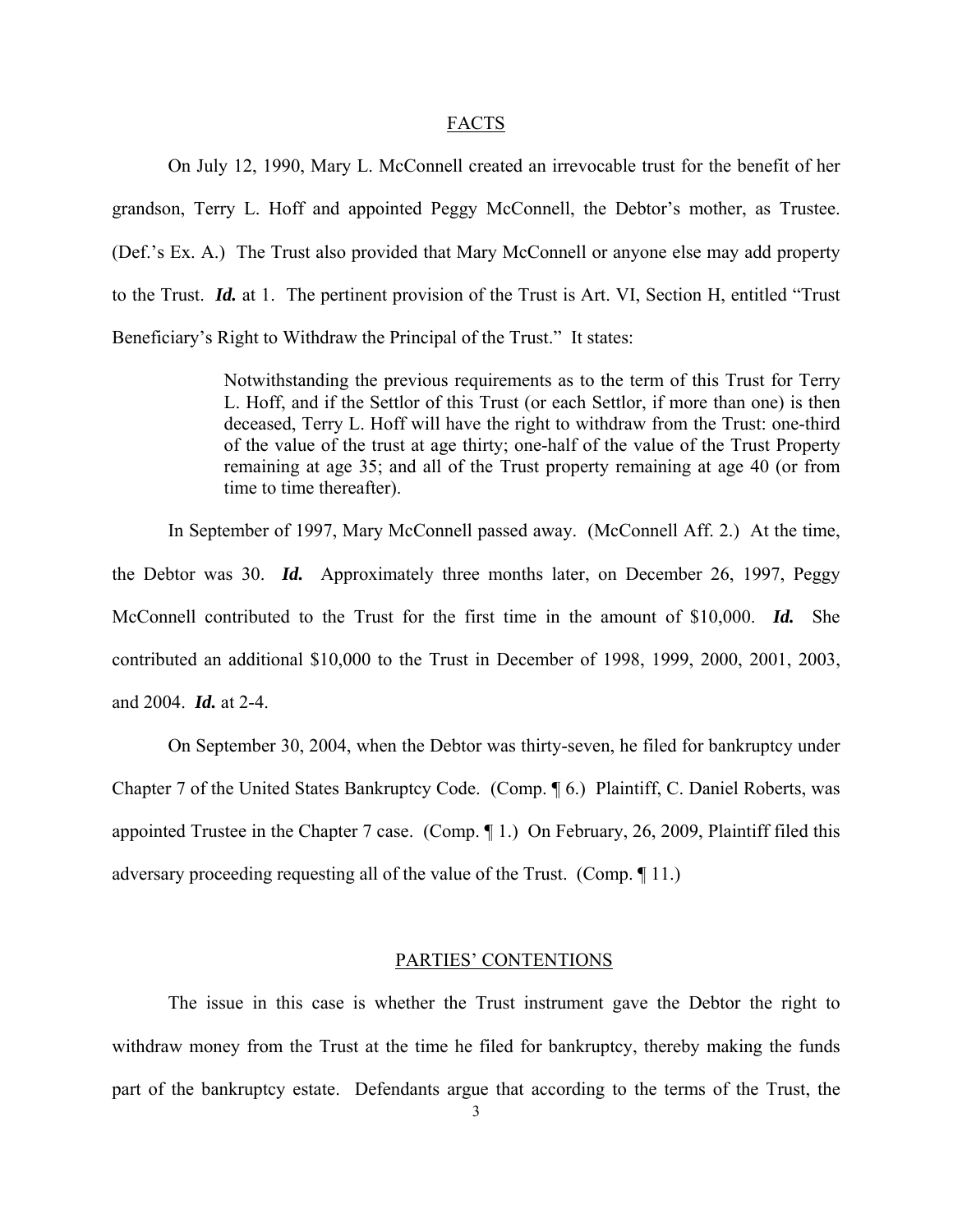Debtor had no right to withdraw, because Art. VI, Section H of the Trust states that all settlors must be deceased before the Debtor can withdraw money. (Defs.' Mot. ¶ 11.) Thus, when Peggy McConnell contributed to the Trust, she became a settlor and cut off the Debtor's right to withdraw. (Defs.' Mot.  $\P$  16.)

Plaintiff contends that Defendants' interpretation is erroneous because under the version of Texas Property Code § 111.004(14) that was in effect at the time the Debtor filed for bankruptcy, the term "settlor" could only mean the person who created the trust. (Pl.'s Resp. ¶ 3.) Plaintiff argues that this provision means that only Mary McConnell could be considered a settlor and when she died on September 30, 1997, the Debtor became eligible to withdraw from the Trust. As Peggy McConnell was not the person who created the Trust, her contributions had no effect on the Debtor's right to withdraw. (Pl.'s Resp. ¶ 9.) Plaintiff argues that when the Debtor filed for bankruptcy, he, acting as the Chapter 7 Trustee, "steps into the debtor's shoes and may demand payment of those amounts allowed under the language of the trust." (Pl.'s Resp.  $\P$  20.)<sup>1</sup>

#### LEGAL ANALYSIS

 The Defendants requested that the Court treat this motion as a motion for summary judgment. *See* Fed.R.Bankr.P. 7012(b), incorporating Fed.R.Civ.P. 12(b). There being no contested material issues of fact, the Court will do so.<sup>2</sup>

 $\overline{a}$ 

<sup>&</sup>lt;sup>1</sup> The Court is aware that in Plaintiff's Original Complaint, Plaintiff argued that according to Art. VIII(A), the Debtor could have withdrawn \$10,000 in 2004; thus he, as Chapter 7 Trustee, is entitled to administer that money. (Comp. ¶ 8-9). At the hearing, however, Plaintiff conceded this issue so the Court will not address it. 2

 $\frac{1}{2}$  In Plaintiff's Response, Plaintiff asserted that Peggy McConnell's affidavit was not competent summary judgment evidence because of the conclusory statements therein and that it was not properly sworn. The Court can independently weigh the evidence and has considered her affidavit. Additionally, Defendants corrected any error in their Supplement to Motion to Dismiss Under Rule (12)(b)(6).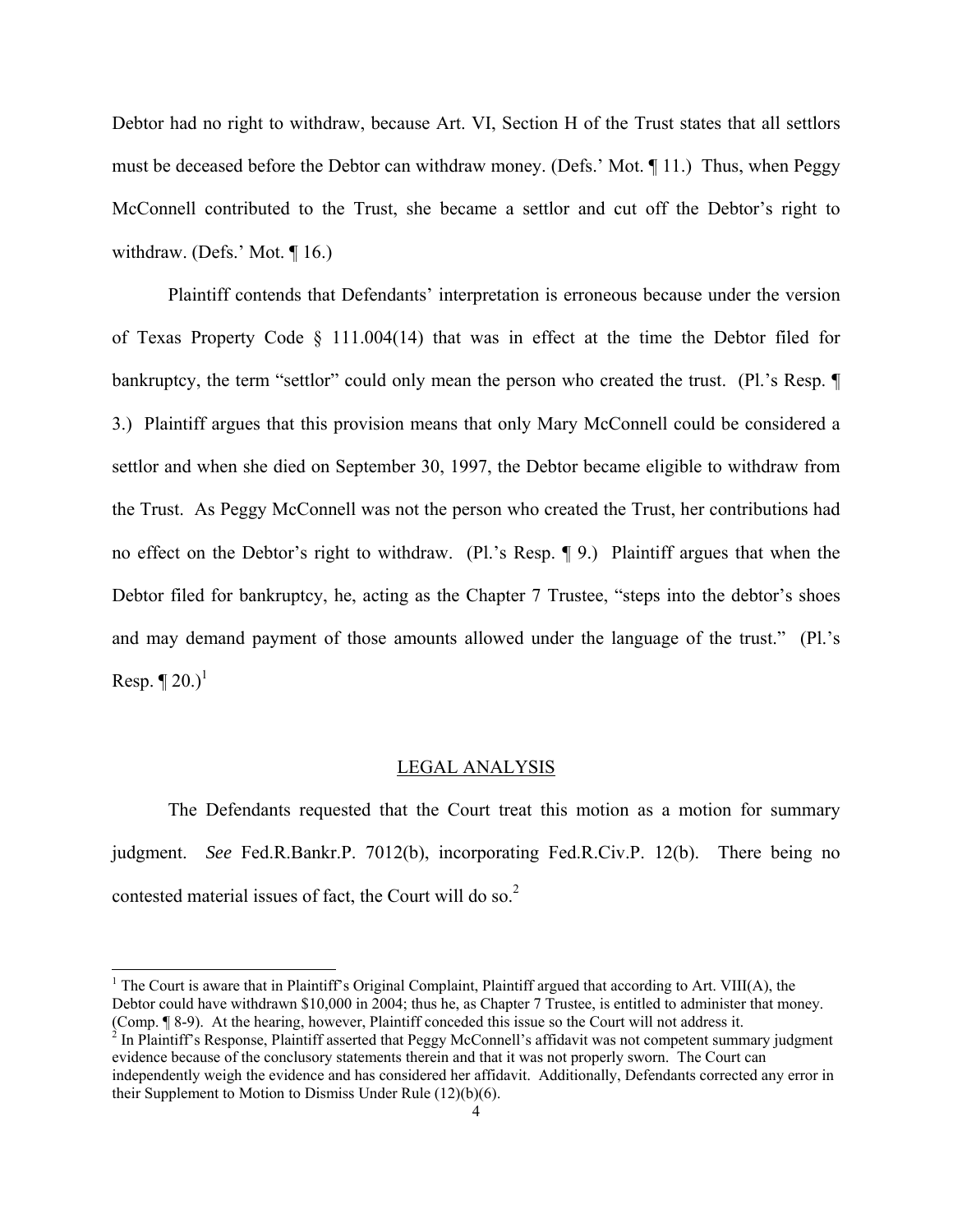Bankruptcy Rule 7056 applies Rule 56(c) of the Federal Rules of Civil Procedure to adversary proceedings. Summary judgment is appropriate "if the pleadings, depositions, answers to interrogatories, and admissions on file, together with the affidavits, if any, show that there is no genuine issue as to any material fact and that the moving party is entitled to a judgment as a matter of law." Fed.R.Civ.P. 56(c); *Celotex Corp. v. Catrett*, 477 U.S. 317, 322-23, (1986). To the extent facts are undisputed, a Court may resolve a case as a matter of law. *Celotex Corp.*, 477 U.S. at 323; **Blackwell v. Barton**, 34 F.3d 298, 301 (5<sup>th</sup> Cir. 1994). The Fifth Circuit has stated "[t]he standard of review is not merely whether there is a sufficient factual dispute to permit the case to go forward, but whether a rational trier of fact could find for the non-moving party based upon evidence before the court." *James v. Sadler*, 909 F.2d 834, 837 (5th Cir. 1990) (citing *Matsushita Elec. Indus. Co., Ltd. v. Zenith Radio Corp.*, 475 U.S. 574, 586 (1986)).

This case involves the interplay between Texas statutory law and the terms of a trust instrument. In Texas, a trust that expressly prohibits the beneficiary from voluntarily or involuntarily transferring his interest in the trust is a spendthrift trust and is inaccessible by the beneficiary's creditors. *In re Bass***,** 171 F.3d 1016, 1028 (5th Cir. 1999). In the bankruptcy context, a beneficiary's interest in a spendthrift trust is excluded from the bankruptcy estate and not subject to administration by the Chapter 7 Trustee. *Id.* If, however, the terms of the trust remove discretion from the trustee and grant the beneficiary a right to withdraw, the "Chapter 7 trustee, may step into the Debtor's shoes and demand payment" to the extent of the beneficiary's right to withdraw. *West v. Parker (In re Watson)*, 325 B.R. 380, 386 (Bankr.S.D. Tex. 2005). Thus, if the Debtor in this case had the right to withdraw from the Trust when he filed for bankruptcy, Plaintiff can demand that the trustee, Peggy McConnell, distribute the Trust's funds to pay the Debtor's creditors.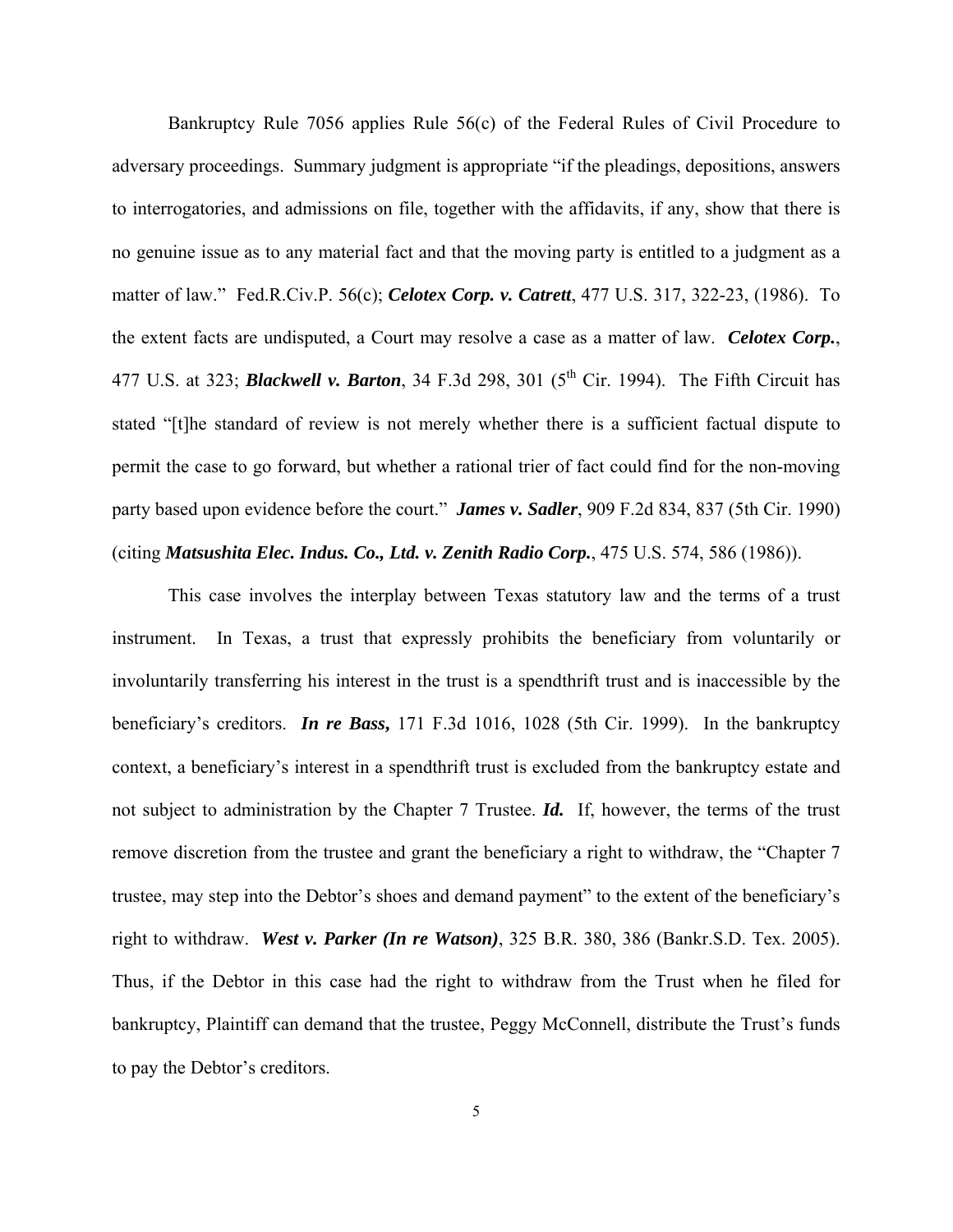Critical to determining whether the Debtor had the right to withdraw when he filed for bankruptcy is deciding whether Peggy McConnell is a "settlor" of the Trust. In 2004, when the debtor filed for bankruptcy, Section 111.004 was the definitions section of Chapter 111 of the Texas Property Code. It stated, "[i]n this subtitle . . . 'Settlor' means the person who creates the trust." Tex. Prop. Code § 111.004(14) (2004). When construing provision of the statute, section 111.002(a) entitled "Construction of Subtitle" states "[i]f the provisions of this subtitle and the terms of a trust conflict, the terms of the trust control . . . ." Tex. Prop. Code § 111.002(a) (2004). Thus, the provisions of the Texas Property Code are default rules that give way to the terms of the trust instrument. *Goldin v. Bartholow*, 166 F.3d 710, 716 (5th Cir. 1999); *Dierschke v. Central Nat'l Branch of First Nat'l Bank*, 876 S.W.2d 377, 380 (Tex. App.─Austin 1994, no pet.) ("The provisions of the Trust Code . . . are default rules that govern only in the absence of contrary provisions in the trust agreement itself."); *Runyan v. Mullins*, 864 S.W.2d 785, 789 (Tex. App. ─Fort Worth 1993, writ. denied) ("The Texas Trust Code provides that '[i]f the provisions of this subtitle and the terms of a trust conflict, the terms of the trust control . . . .' Thus, when the terms of a trust set out a specific method or manner in which to amend the trust, the Texas Trust Code indicates that those terms are controlling and must be followed.")

When unambiguous language in a trust instrument conflicts with provisions in Chapter 111 of the Texas Property Code, the language of the trust instrument controls. For example, in *Goldin v. Bartholow*, the appellant was trustee of a trust and brought an action against the officers and directors of a banking group claiming they had acted wrongfully and asking for a declaratory judgment that they were not entitled to severance pay. *Goldin*, 166 F.3d at 714. During the course of the litigation, the termination date specified in the trust instrument passed and the trustee was ordered to turn over the trust assets. *Id.* The appellant did not dispute that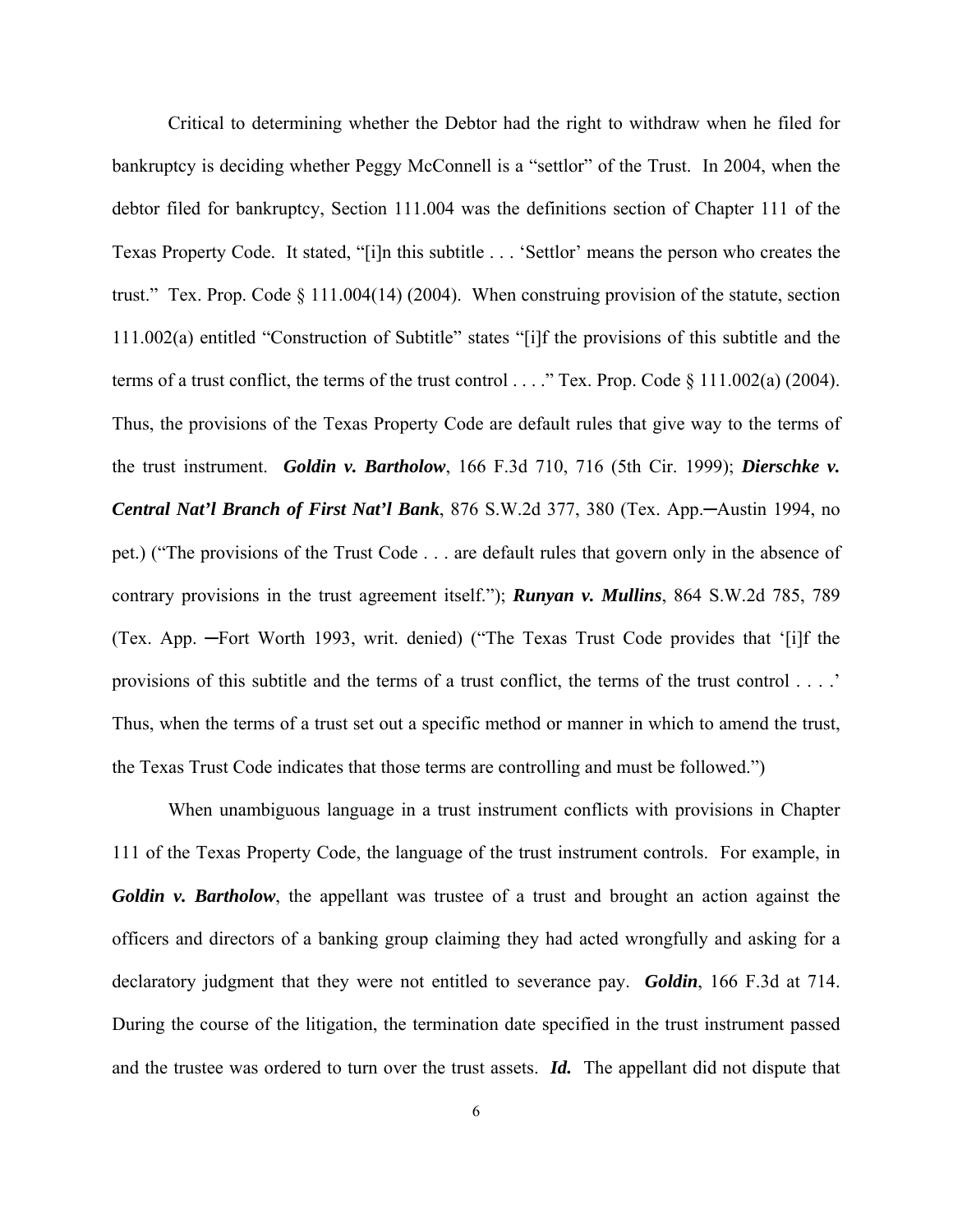the trust had terminated, but argued that he had "winding-up" powers according to § 112.053 of the Texas Property Code. *Id* at 715-716. The Fifth Circuit, citing § 111.002(a), found that the language of the trust instrument prevented the appellant from exercising the "winding-up" powers granted by the Texas Property Code. *Id.* at 716-717. ("[W]e decline to find that the Texas default rule applies to provide [the trust] with additional winding-up powers after its stated termination date. In this case, such an addition would clearly defeat the terms of the trust.")

Here, the language of the Trust unambiguously considers anyone who contributes to the Trust a "settlor." Article VI, Section H of the Trust instrument allows the Debtor to withdraw the principal of the trust if, "the Settlor of this Trust (**or each Settlor, if more than one**) is then deceased . . .) (emphasis added)." When the Trust was drafted, only Mary McConnell had contributed to the Trust and she was the only Settlor. Thus, this language only makes sense if Mary McConnell intended to give anyone who later added property to the trust the ability to cut off the Debtor's right to withdraw. The language of the Trust controls; therefore, when Peggy McConnell contributed, she became a settlor. Furthermore, the "[i]n this subtitle" language of § 111.004 suggests that the words defined in the section are limited to the context of that specific subtitle of the Texas Property Code.<sup>3</sup>

Common law also supports reading "settlor" to include anyone who contributes to a trust. *See Brooks v. Interfirst Bank, Fort Worth*, 844 F.2d 258, 263 (5th Cir. 1988) ("The person who provides the consideration for the trust is the settlor even if another person or entity nominally creates the trust."); *In re Shurley***,** 171 B.R. 769, 778 (Bankr.W.D. Tex. 1994), *rev'd on other grounds*, 115 F.3d 333 (5th Cir. 1997) ("A settlor is one who creates a trust, or furnishes consideration for the creation of a trust, though in form the trust is created by another."). In an

<sup>&</sup>lt;sup>3</sup> "In this subtitle . . . (14) 'Settlor' means the person who creates the trust. The terms 'grantor' and 'trustor' mean the same as 'settlor.'" Tex. Prop. Code § 111.004(14) (2004).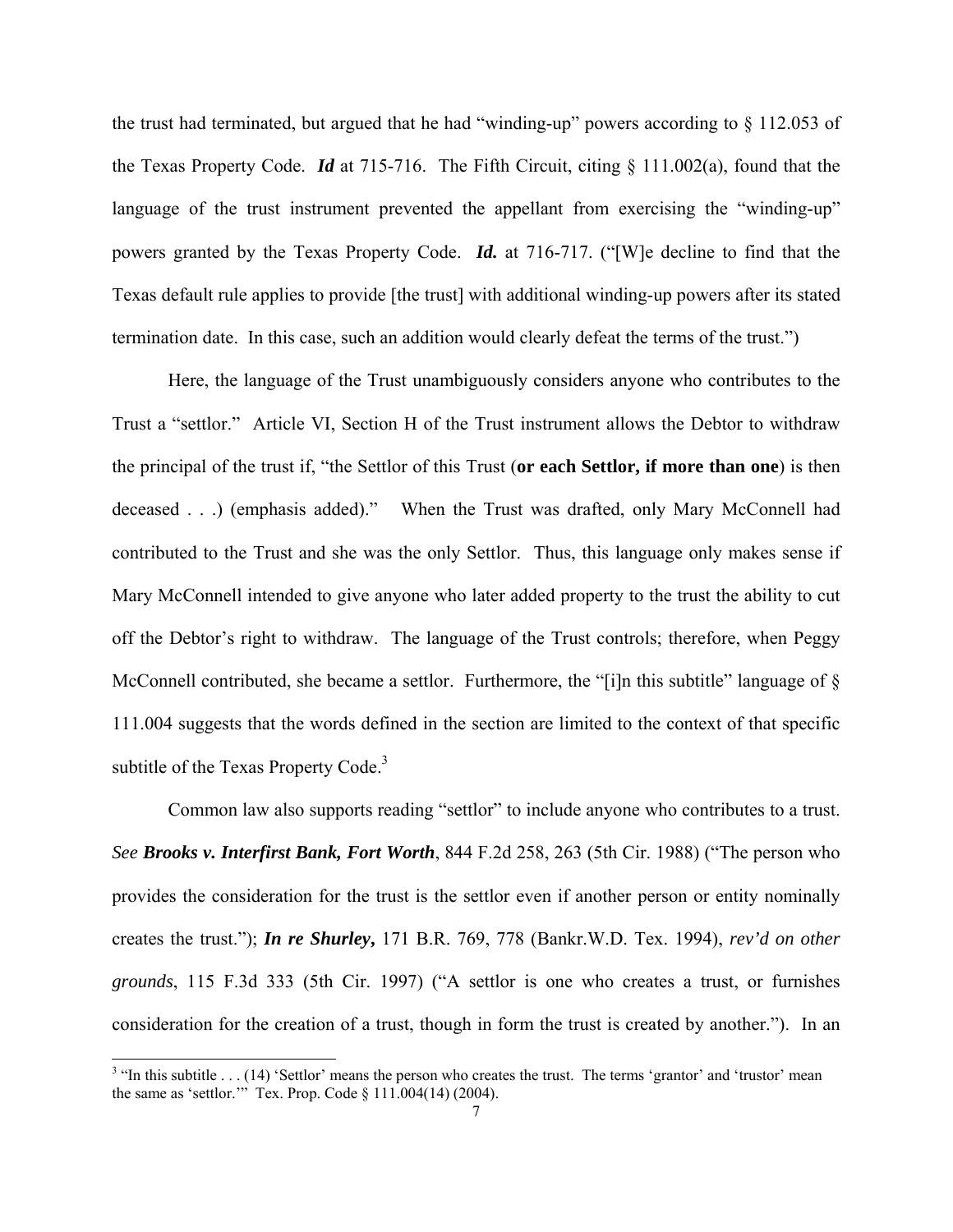unpublished decision this court previously considered whether the Texas Trust Code limited the definition of settlor to the person who created the trust. *In re Bradley*, Case No. 02-12741-FM (Bankr. W.D. Tex. October 28, 2004). The Court stated, "a plain language interpretation might require confining the definition of 'settlor' to only persons who initially fund the trust. This reading, however, would be contrary to over 150 years of case law that has held otherwise." *Id.*  (citing RESTATEMENT (THIRD) of TRUSTS § 58 (2003)).

Thus, the Court finds that Peggy McConnell became a settlor when she contributed funds to the Trust.

Now, the Court must decide if Peggy McConnell cut off the Debtor's right to withdraw when she became a settlor. Generally, when a third-party chooses to fund a trust for the benefit of another, that person has the right to dictate how, when, and to whom the money is distributed. Therefore, Texas rules of trust interpretation require the Court to construe the trust to "best effectuate the purposes of its settlor." *Bass*, 171 F.3d at 1029 (citing *Hughes v. Jackson*, 125 Tex. 130, 136 (Tex. Comm'n App. 1935, opinion adopted)). In this case, Mary McConnell specified, "[i]n construing the Trust Declaration, a construction should be made which will provide a greater benefit and protection to Terry L. Hoff over any other person or organization who may be interested in the Trust . . . ." Thus, the Court will construe the Trust according to Mary McConnell's wishes.

To begin with, Mary McConnell created the Trust with the express intent to shield it from the Debtor's creditors. Article IX, Section F. states: "[n]o Beneficiary will have the power to anticipate, encumber or transfer any interest in the Trust. No part of the Trust will be liable for or charge with any debts, contracts, liabilities or torts of a Beneficiary or subject to seizure or other process by any creditor of a Beneficiary."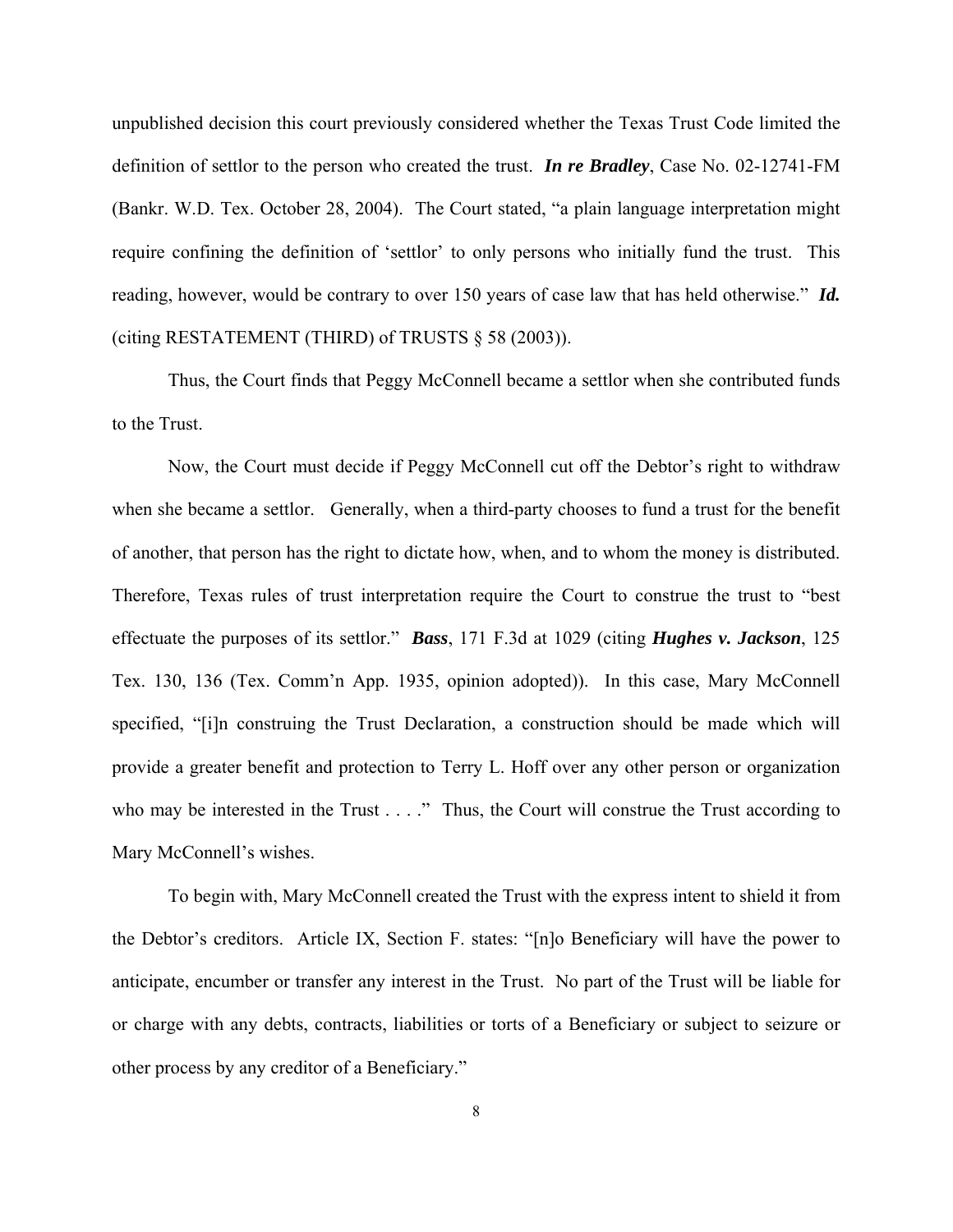The trust also places restrictions on the Debtor's ability to withdraw from the Trust, suggesting that Mary McConnell intended to keep the Debtor from accessing it until he was financially responsible. It specifies, "if the Settlor of this Trust (or each Settlor, if more than one) is *then* deceased, Terry L. Hoff will have the right to withdraw from the Trust: one-third of the value of the trust *at age thirty*; one-half of the value of the Trust Property remaining *at age 35*; and all of the Trust property remaining *at age 40* (or from time to time thereafter) (emphasis added)." This language creates two conditions the Debtor must meet before he can withdraw from the Trust. First, all settlors must be deceased. Second, the Debtor must reach the designated age.

 Here, the Trust provisions imply that Mary McConnell wanted to protect funds contributed by future settlors from the Debtor's creditors. Instead of simply requiring that the Debtor reach a certain age before accessing the money in the Trust, Mary McConnell made this right contingent on the death of all persons who had contributed to it. If she had not included this provision, the Debtor would have had access to any future contributions, as long as he met the specified age benchmark, and the Debtor's creditors would be able to reach any money contributed to the Trust. This interpretation would circumvent the spendthrift provision and defeat Mary McConnell's intent to shield the Trust from the Debtor's creditors. Thus, the Court finds that Mary McConnell intended that when a person contributes money to the Trust and becomes a settlor, one of the conditions to withdrawal is no longer satisfied and the Debtor cannot withdraw from the Trust. Peggy McConnell contributed to the Trust when the Debtor was thirty. Therefore, the Debtor did not have the right to withdraw when he reached ages thirty-five and forty. This interpretation provides the most benefit and protection to the Debtor because it shields his interest in the trust from his creditors until all the settlors are deceased.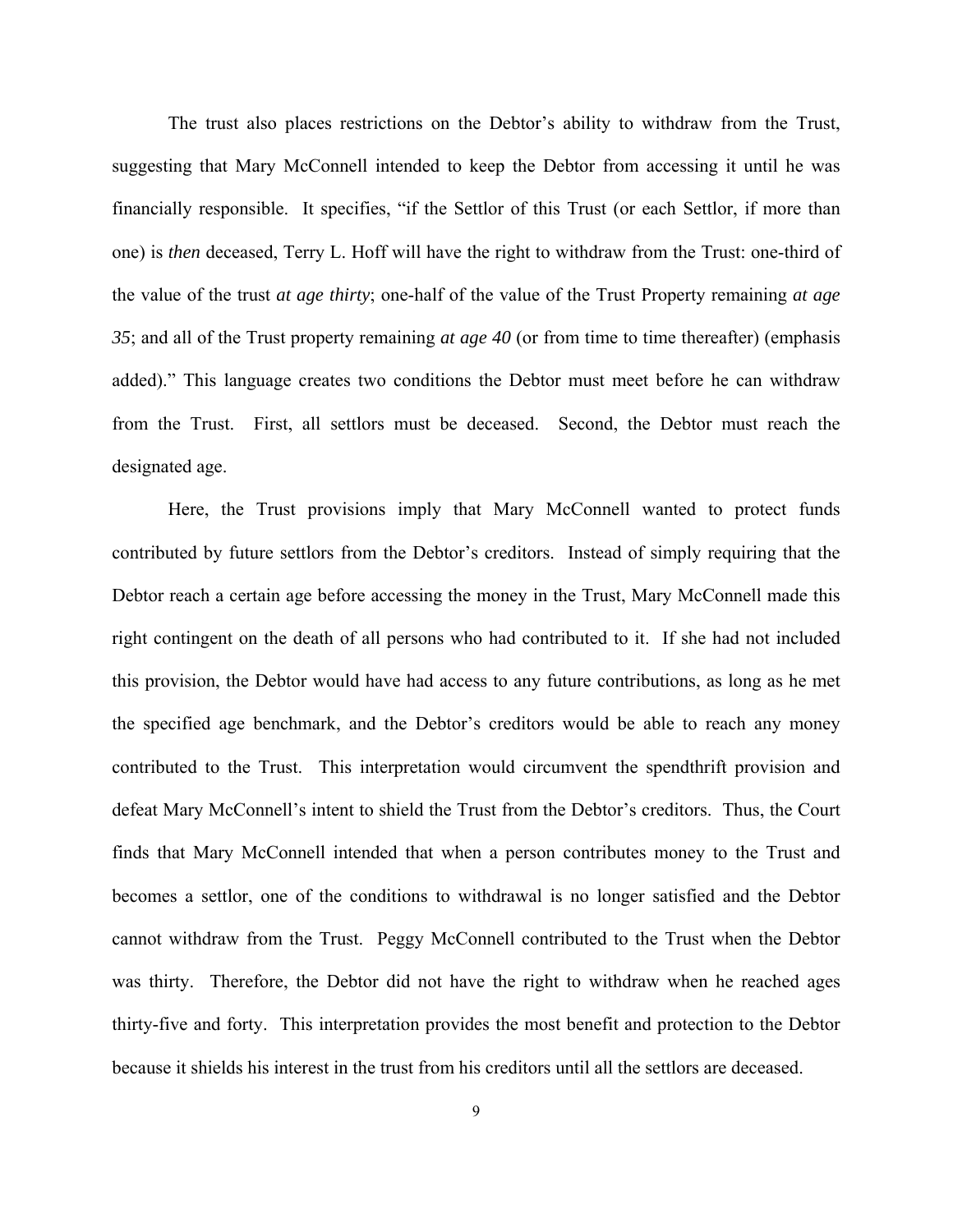This finding, however, does not completely resolve the issue because from the period of September 30, 1997, when Mary McConnell passed away, to December  $26<sup>th</sup>$ , 2007, when Peggy McConnell became a settlor, the Debtor had the right to withdraw one-third of the Trust. During that time, both conditions precedent were satisfied: no settlors were living and the Debtor was thirty. Thus, the Court must consider whether the Debtor still has the right to withdraw this onethird interest.

 Mary McConnell drafted the Trust to require that the Debtor meet specific age benchmarks before withdrawing money. In doing so, she did not simply grant the Debtor the right to withdraw the entire trust when he turned thirty. Instead, she gradually increased the amount he could withdraw as he aged. In doing so, she likely wanted to provide the Debtor with an incentive to wait to withdraw the money because the Trust would become more valuable the longer he waited. She also may have structured the Trust in this manner contemplating that as he grew older his priorities might change.

Plaintiff argues that the age benchmarks are on a continuous time line and once the Debtor hit thirty, as there was no settlor at that time, his right to withdraw vested and he has the right to withdraw to this day. Under this interpretation, if there had been no settlor when the Debtor turned thirty-five, he would have been entitled to withdraw one-third plus one-half, or two-thirds, of the Trust. This contradicts the plain language of the Trust that allows the Debtor to withdraw only "one-half of the value of the Trust Property remaining at age 35." It is also contrary to Mary McConnell's intent to gradually increase the amount of money the Debtor could remove as he aged. According to Plaintiff's interpretation, five years after the Debtor turned thirty he would become entitled to the majority of the Trust, leaving only one-fourth left to be accessible at age forty. Mary McConnell intentionally limited the amount he could